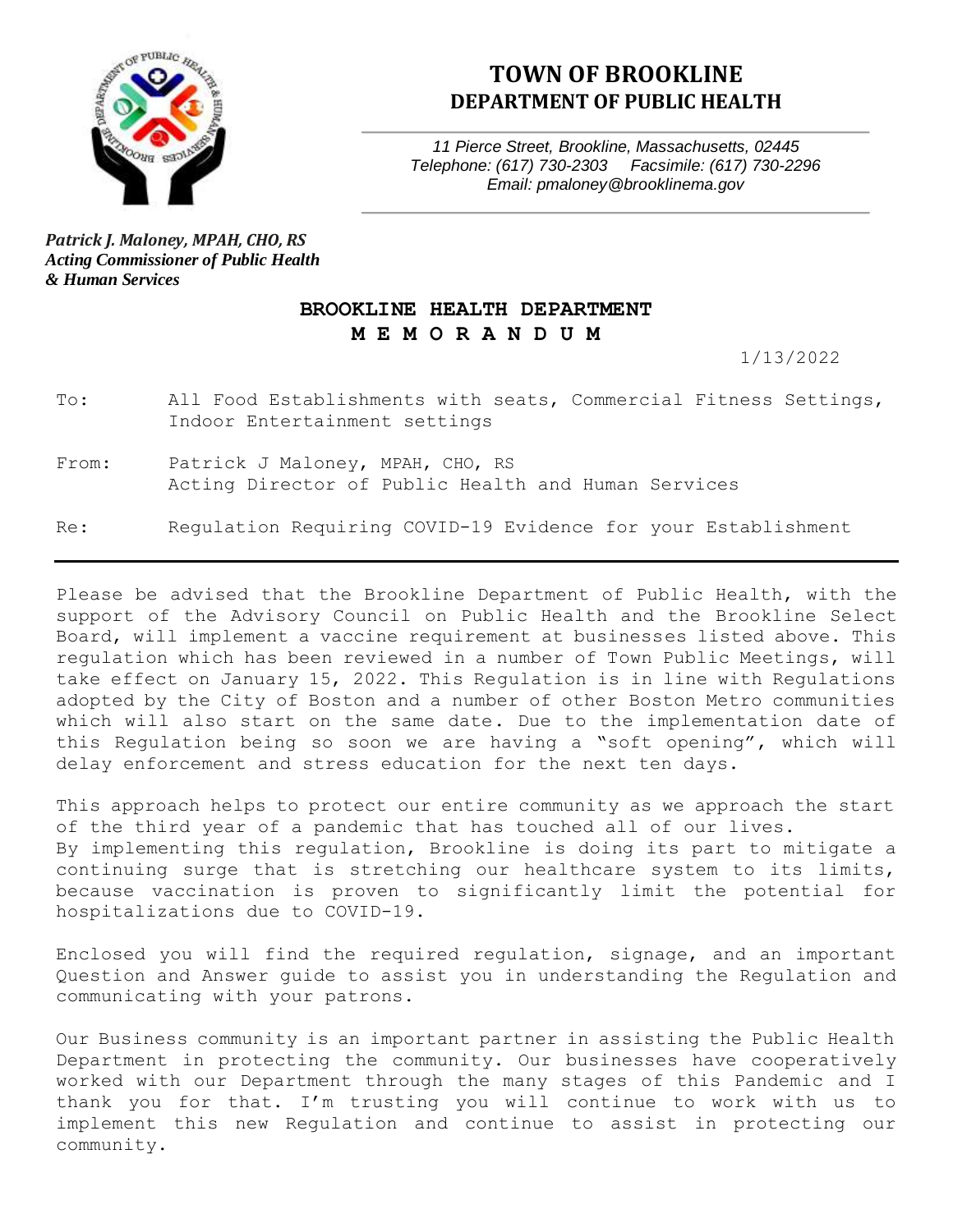

# **TOWN OF BROOKLINE DEPARTMENT OF PUBLIC HEALTH**

*11 Pierce Street, Brookline, Massachusetts, 02445 Telephone: (617) 730-2303 Facsimile: (617) 730-2296 Email: pmaloney@brooklinema.gov*

*Patrick J. Maloney, MPAH, CHO, RS Acting Commissioner of Public Health & Human Services*

# **TOWN OF BROOKLINE MASSACHUSETTS DEPARTMENT OF PUBLIC HEALTH**

# **REGULATION REQUIRING COVID-19 VACCINATION FOR ALL INDOOR ENTERTAINMENT, RECREATION, DINING (INCLUDING OUTDOOR SEATING), AND FITNESS SETTINGS IN THE TOWN OF BROOKLINE**

This Regulation is adopted by the Brookline Acting Director of Public Health under the Authority of the Board of Health pursuant to M.G.L. c 111 ss 6, 7, 31, 95, 104, 122, 310 CMR 11.05, 105 CMR 300.200, 1945 Mass. Acts ch. 345 as amended, and all other authorizing statutes, hereby enacts and declares as follows:

**Whereas**, there is clear evidence that COVID-19 continues to cause serious harm to the public health of the Town of Brookline ("Town");

**Whereas**, as of January 4, 2022, 87.2% of the total Town resident population has received at least one vaccination dose and 75.1% of the total Town population is fully vaccinated;

**Whereas**, 91.4% of the Town resident population over the age of 12 has received at least one vaccination dose and 78.7% of the population over the age of 12 is fully vaccinated;

**Whereas**, the positive test rate in the Town has reached 15.9%, up from a low of 0.0% in late June, 2021 and above the Health Department's 5% threshold of concern;

**Whereas,** as of December 7, the percentage of occupied adult non-surge ICU beds has reached 92.1%, approaching the Commission's 95% threshold of concern;

**Whereas,** vaccinated individuals are less likely to develop serious symptoms or spread COVID-19 to those near them, particularly in indoor settings where social distancing is not possible, where eating and drinking require the removal of face coverings, and where physical exercise and exertion are taking place;

**Whereas**, the Director of Public Health for the Town has determined that further temporary measures relative to requiring proof of vaccination for entry into certain indoor settings are necessary to prevent the spread and resurgence of COVID-19 in the Town; and

**Whereas**, the intent of this Order is to prevent the spread of COVID-19 to the maximum extent possible. All provisions of this Order should be interpreted to effectuate this intent. Failure to comply with any of the provisions of this Order constitutes an imminent and immediate threat to public health.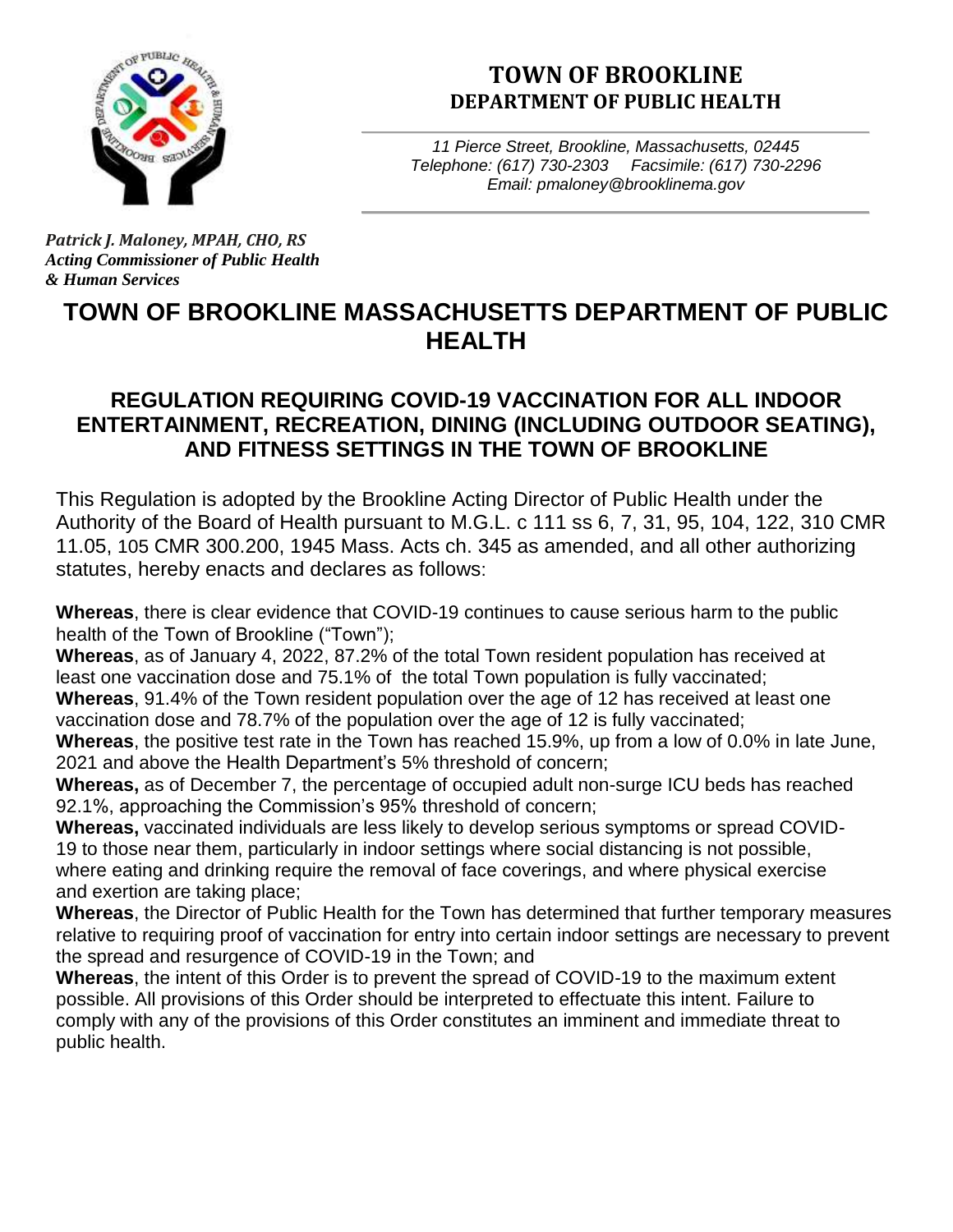#### **THEREFORE, THE FOLLOWING PUBLIC HEALTH REGULATION SHALL BE IN EFFECT FOR THE TOWN OF BROOKLINE, AS FOLLOWS:**

- **1)** A covered entity shall not permit any patron to enter the premises without displaying proof of vaccination.
- **2)** The following patrons are exempted from the vaccination requirements of this Regulation and therefore may enter a covered entity without displaying proof of vaccination, provided such patrons wear a face mask at all times and follow other applicable regulations and requirements.
	- a. Patrons entering for a quick and limited purpose (for example, using the restroom, placing or picking up an order or service, making a delivery, or performing necessary repairs).
	- b. Public Safety, Public Health and Emergency Services personnel.
- **3)** Each covered entity shall post a sign at all entrance areas. This includes exterior and interior regulated areas. The posted sign must alert patrons to the vaccination requirement in this Regulation and inform them that patrons entering the covered premises are required to be vaccinated and provide proof of vaccination prior to entry. Required signage will be supplied by the Town's Health Department.
- **4)** For the purposes of this Regulation:
	- a. "Covered entity" means any entity that operates one or more covered premises, except that it shall not include:
		- i. Pre-kindergarten through grade 12 public and non-public schools.
		- ii. Childcare programs
		- iii. Senior centers
		- iv. Community centers
		- v. Non-commercial municipal functions
		- vi. Any other site that is otherwise not open to the general public
	- b. "Covered premises" means any location, except a location in residential or office buildings the use of which is limited to residents, owners, or tenants of that building, and colleges or universities that have a vaccination requirement covering staff and students. "Covered premises" include:
		- i. Indoor entertainment and indoor recreational and event venues, including movie and performance theaters, commercial event and party venues, museums and galleries, exhibition halls, performing arts theaters, and other recreational centers.
		- ii. Food service establishments, including interior and exterior seating areas. This Regulation shall not apply to any food establishment offering food or beverage exclusively off premises or to charitable food service such as soup kitchens.
		- iii. All commercial indoor gyms and fitness settings, including, fitness, yoga, pilates, barre and other dance studios, boxing/kickboxing gyms, fitness boot camps, indoor pools, and other facilities used for conducting group fitness.
	- c. "Proof of vaccination" means proof of receipt of a COVID-19 vaccine authorized for emergency use or licensed for use by the U.S. Food and Drug Administration or authorized for emergency use by the World Health Organization as required under the phased implementation of this Regulation. Such proof may be established by: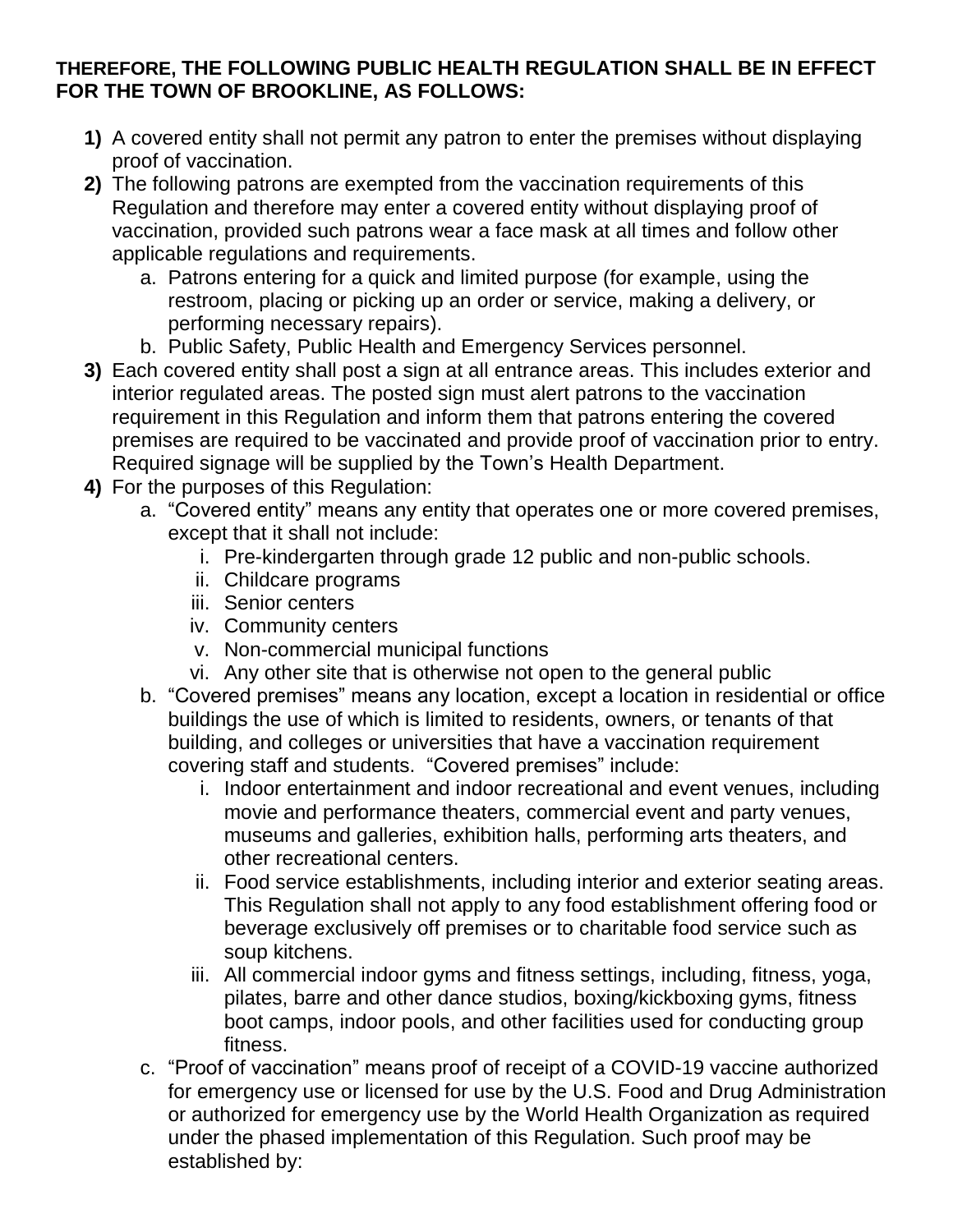- i. A CDC COVID-19 Vaccination Card
- ii. A digital image of a CDC card
- iii. Any other official immunization record from the jurisdiction, state, or country where the vaccine was administered.
- iv. A digital or physical photo of such card or record, reflecting the person's name, vaccine brand and date administered.
- v. A letter, digital image, or report from a health care provider, pharmacy, or vaccination site establishing proof of COVID-19 vaccination.
- vi. Any vaccination verification smartphone application developed by the Commonwealth of Massachusetts or developed or endorsed by the Town.
- **5)** Each instance that a covered entity fails to check an individual's vaccination status shall constitute a separate violation of this Regulation.
- **6)** Covered entities shall comply with any guidelines issued by the Health Department to further the purposes of this Order.
- **7)** This Regulation shall take effect on the following schedule:
	- a. Phase 1: January 15, 2022. All patrons ages 12 and over shall be required to present proof of at least one dose of vaccination in either a one dose or multiple dose series.
	- b. Phase 2: February 15, 2022. All patrons ages 12 and over shall be required to present proof of one dose in a one-dose series or all doses in a multiple dose series.
	- c. Phase 3: March 1, 2022. All patrons ages 5-11 shall be required to present proof of at least one dose of vaccination in either a one dose or a multiple dose series.
	- d. Phase 4: May 1, 2022. All patrons ages 5 to 11 shall be required to present proof of either one dose of a one-dose series or all doses in a multiple dose series.

# **ENFORCEMENT**

All reasonable efforts will be made to obtain voluntary compliance with this Regulation. This Regulation is enforceable by a fine of \$300.00 in the manner provided for noncriminal disposition of violation of the Town of Brookline Regulations, pursuant to MGL c 40 s 21D and Article 10.3 of the Town's General By-laws. The Health Department, Police Department and any other Brookline Public Safety designee is authorized to enforce this Regulation.

BY:

Patrick Maloney 1/11/2022

Patrick J., Maloney MPAH CHO, RS Date: Acting Director of Public Health

Endorsed by The Advisory Council on Public Health: 1/6/2022 Endorsed by The Town of Brookline Select Board: 1/11/2022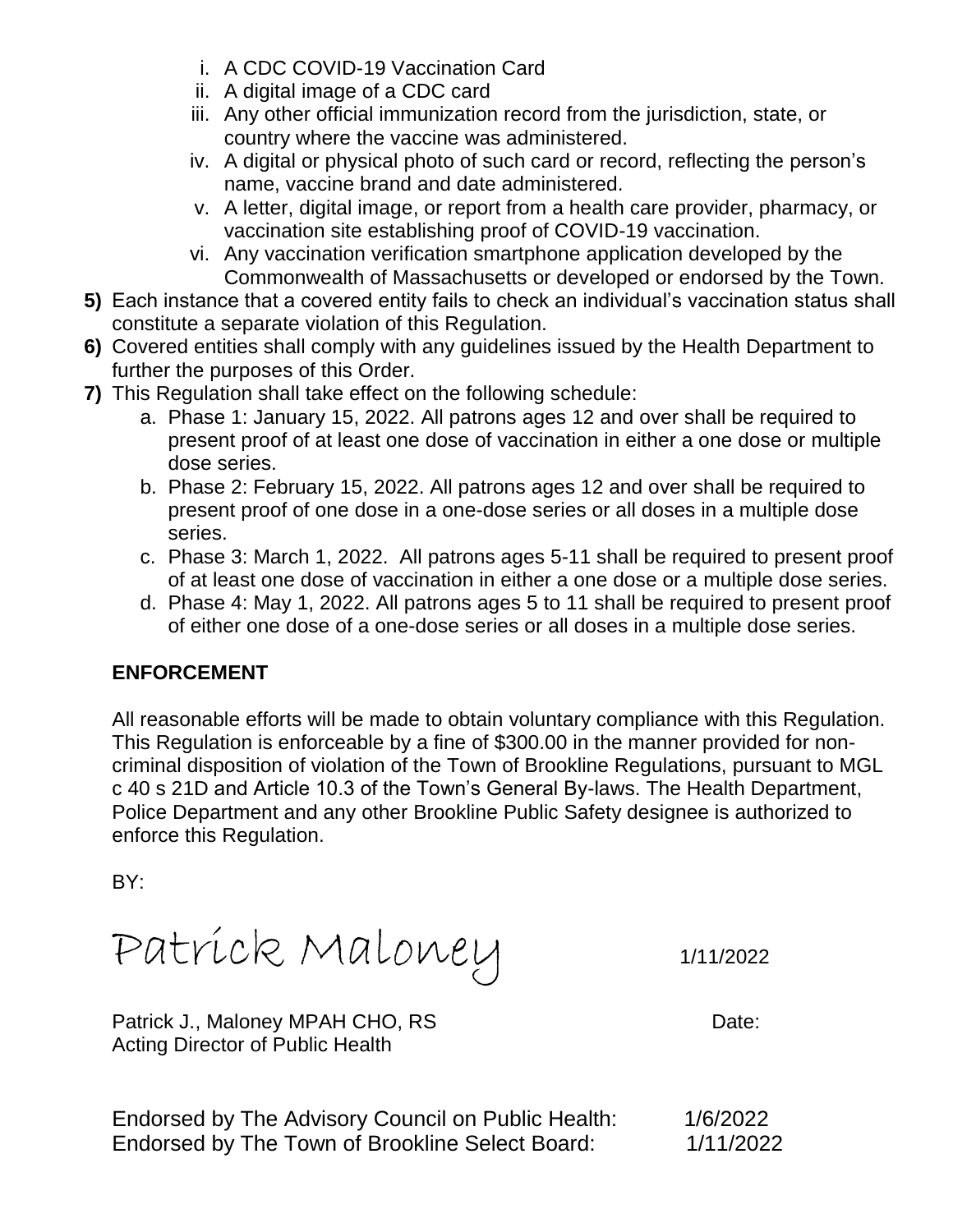# **NOTICE: VACCINATION REQUIRED**

Per order of the Town of Brookline's Department of Public Health

Starting January 15, 2022, patrons must have proof of COVID-19 vaccination to enter this business\*. That verification can be done with:

- A CDC vaccination card
- A digital image of your CDC card
- An image of any official immunization record
- A COVID vaccine verification app

\*Food Service Take Out Orders Are Exempt

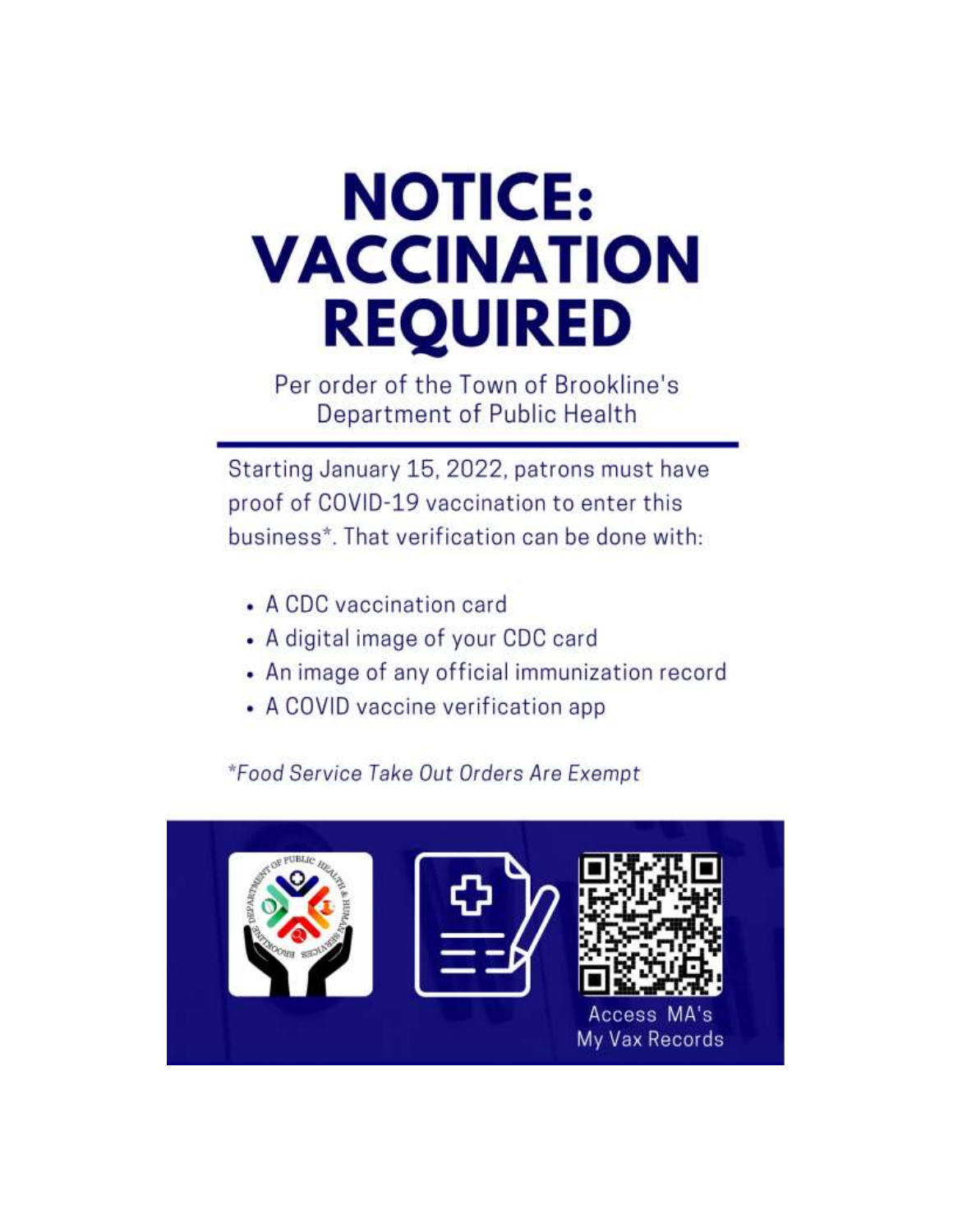

# **Frequently Asked Questions**

# **Does this new regulation change Brookline's indoor face covering order?**

No. [Brookline's indoor face](https://brooklinecovid19.com/2021/08/20/town-of-brookline-to-require-face-coverings-indoors-townwide/) covering order remains in effect. The public health guidance from the CDC and the Brookline Health Department is that the best protection against COVID-19 is both to get vaccinated and to wear a well fitted mask until the spread of COVID-19 in the community is suppressed.

# **When I show my proof of vaccine verification, do I also need to show ID?**

No. People only need to show proof that they are vaccinated.

#### **What if I have misplaced my vaccination card?**

Businesses are required to ask for proof of vaccination. Businesses may allow a patron to enter for a limited purpose, such as to pick up food or to recharge their cell phone to enable the patron to show a digital image of their proof of vaccination. Businesses may also exercise discretion to allow entrance to a vaccinated minor who cannot show proof of vaccination if the minor or an accompanying adult can offer a reasonable explanation.

#### **What if I don't have a smartphone?**

You can show that you are vaccinated without a smartphone by showing your CDC vaccination card or any other official immunization record.

#### **Can I report a business that is not following the policy?**

If you see a business that is not following the policy that you believe should be, please contact the Health Department at [vaccine@brooklinema.gov.](mailto:vaccine@brooklinema.gov) If you are a worker concerned about retaliation, please also contact the [Attorney General's Fair Labor Division](https://www.mass.gov/how-to/file-a-workplace-complaint).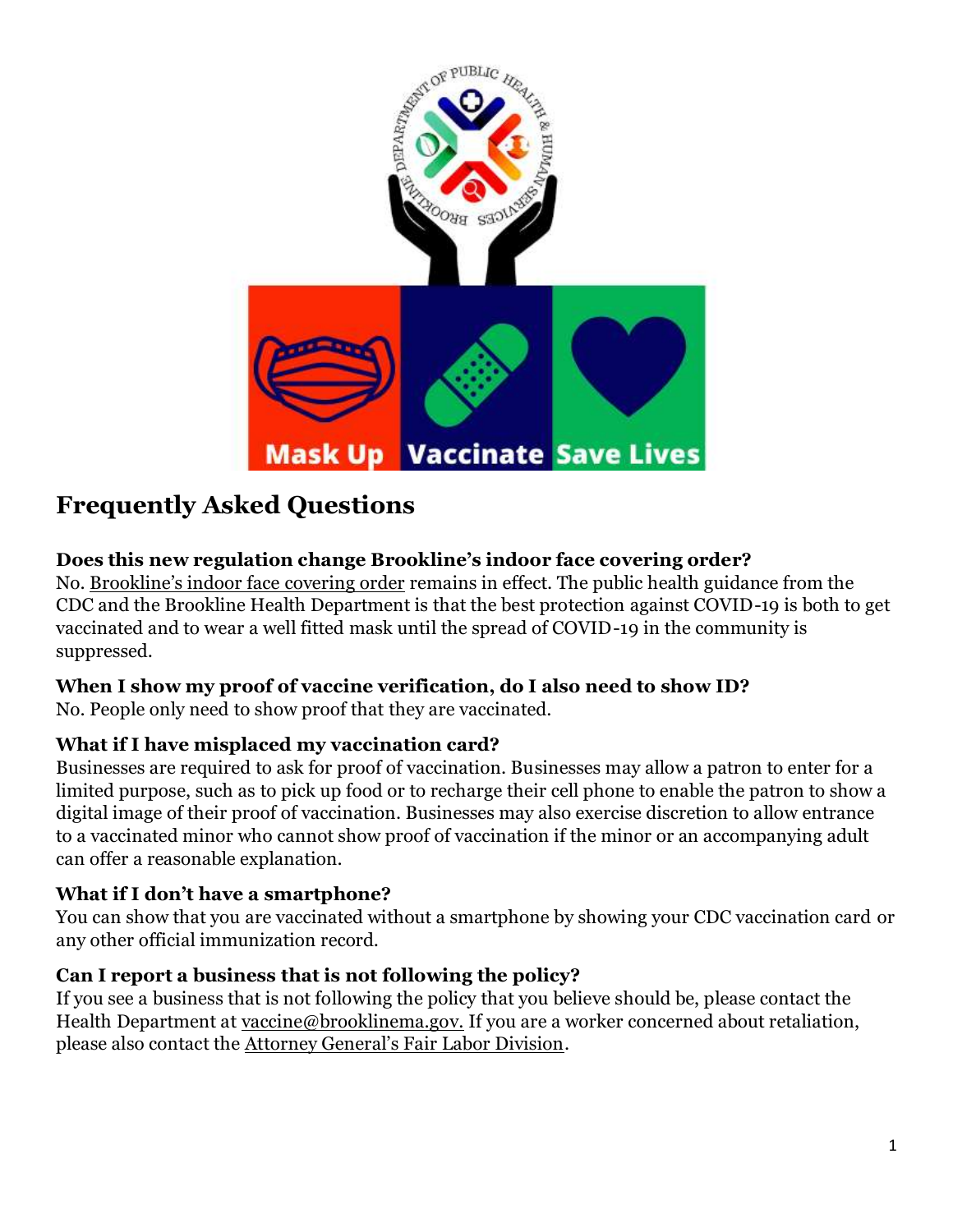#### **Do I need a booster shot under the policy?**

There is currently no requirement in the policy to have a booster to enter indoor establishments. The Health Commissioner may modify this provision in the future, in consultation with public health data and guidance from the CDC.

#### **Does this policy apply to children?**

Starting on January 15, 2022, the policy applies to people age 12+. Starting March 1, 2022, the policy also applies to children ages 5-11. The policy does not currently apply to children under 5 years old.

| Date                      | <b>Requirement</b>                                             |
|---------------------------|----------------------------------------------------------------|
|                           | All patrons ages 12 and over shall be required to present      |
|                           | proof of at least one dose of vaccination in either a one dose |
| January 15 <sup>th</sup>  | or multiple dose series.                                       |
|                           | All patrons ages 12 and over shall be required to present      |
|                           | proof of being fully vaccinated (i.e., one dose in a one-dose  |
| February 15 <sup>th</sup> | series or all doses in a multiple dose series).                |
|                           | All patrons ages 5-11 shall be required to present proof of at |
|                           | least one dose of vaccination in either a one dose or a        |
|                           | multiple dose series. All patrons ages 12 and older shall be   |
| March 1st                 | required to present proof of being fully vaccinated.           |
|                           | All patrons ages 5 and older shall be required to present      |
| May $1st$                 | proof of being fully vaccinated.                               |

# **How should businesses verify that an individual is under 5 and exempt from the policy?**

Businesses are not required to ask for identification alongside proof of vaccination. If a customer states that their child is under 5, businesses should use their best discretion to accommodate that child.

#### **Does this policy apply to schools or school programs?**

No, the policy excludes public and non-public schools (pre-kindergarten through grade 12), school trips, school programs, child care programs, and community centers.

#### **Why are schools exempt?**

Public Schools of Brookline have implemented a number of mitigation measures to reduce exposure to the virus that we are not requiring of our local businesses. It is also consistent with the regional approach to this vaccine requirement.

#### **Does this policy apply to colleges and universities?**

The policy excludes indoor dining, fitness, and entertainment spaces within higher education institutions that already require vaccination for all members of the community.

#### **What if an individual refuses to show proof of vaccination at a covered establishment?**

An individual who refuses to show proof of vaccination may not enter except for very quick and limited purposes (such as using the bathroom, picking up food, making a takeout order, or paying a takeout bill). When entering a venue for such limited purposes, the individuals must wear a face mask. If an individual cannot show proof of vaccination, businesses may engage in a cooperative dialogue to find a reasonable accommodation, such as providing takeout rather than dine-in service or joining a virtual rather than in-person exercise class.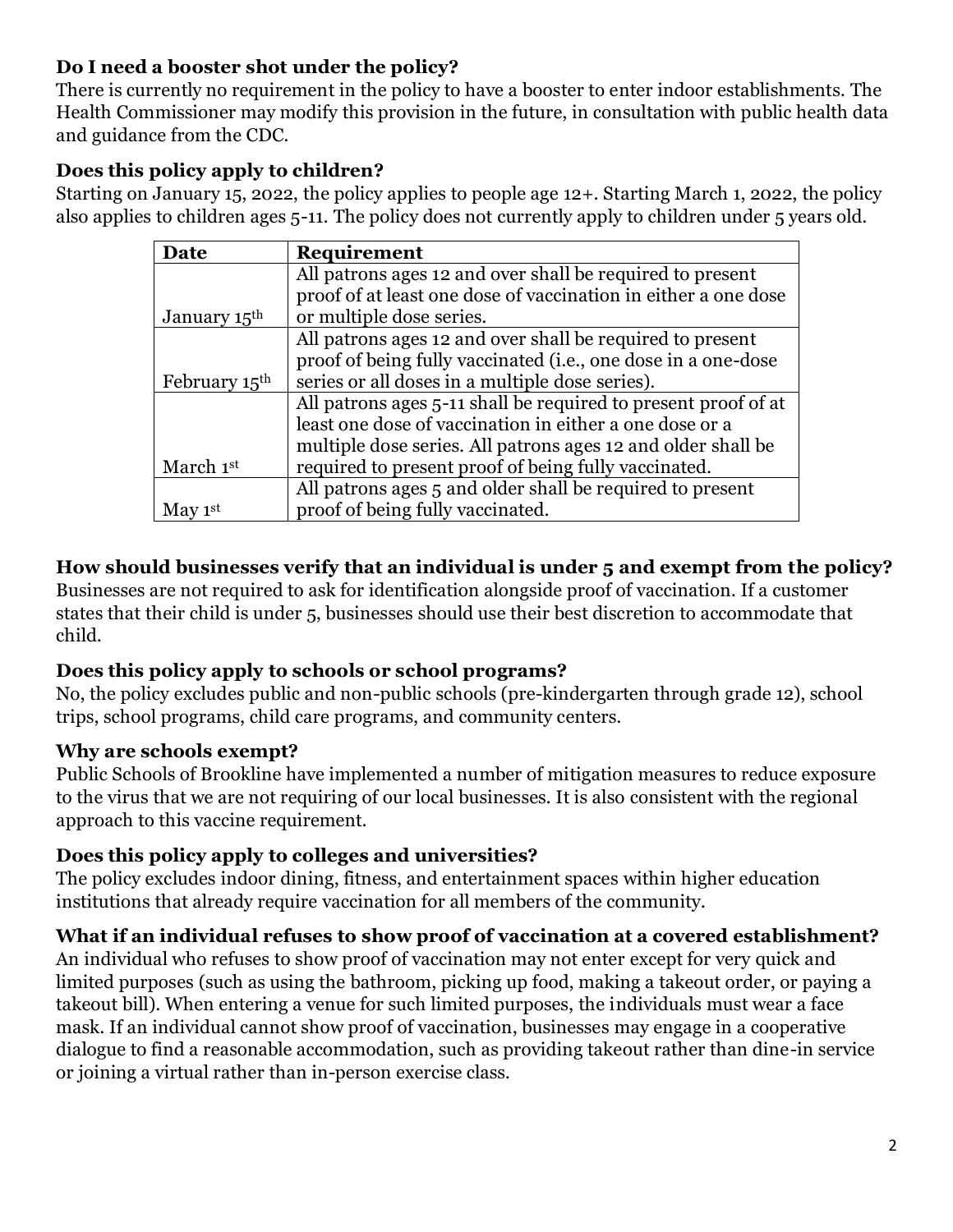#### **Does this policy apply to indoor dining, fitness or entertainment in schools?**

No. The policy excludes pre-kindergarten through grade 12 public and non-public schools and programs, child care programs, senior centers, and community centers. The policy does not apply to indoor college and university spaces that already require vaccination for all members of the community.

#### **If someone is entering a business for a brief, limited purpose is the business required to check proof of vaccination?**

No, those who enter a covered facility solely for a quick and limited purpose, such as using the bathroom, picking up food, making a takeout order, or paying a takeout bill, are not required to show vaccination status.

#### **Do businesses need to check proof of vaccination from suppliers or vendors?**

Those entering a facility solely for a quick and limited purpose, such as making a delivery to a restaurant or performing necessary repairs, are not required to show vaccination status. These individuals must wear a face mask.

#### **Will there be enforcement against businesses who don't follow the policy?**

The Town's goal is to help businesses follow the policy so that we can encourage vaccination and limit the risk to customers and workers. Initially the department is launching this policy on January 15th with a soft opening to educate businesses on the requirements. Ten days after the effective date, inspectors will begin spot checks for compliance. Businesses who are found not in compliance will receive educational materials and a warning. If businesses continue not to comply, they may be fined or face other enforcement action. The Town's focus will be ensuring that covered entities understand the policy and have every opportunity to comply.

#### **Can businesses maintain notes to confirm vaccination status of regular customers or guests, rather than asking for vaccination status upon entry?**

Membership-only businesses, such as gyms, may maintain a list of customers with certification that each customer has shown their vaccination status. Businesses must provide members the option of verifying their vaccination status each time they enter the business without vaccination status being entered into a database. These businesses must be able to demonstrate to inspectors how they are verifying members' vaccination status.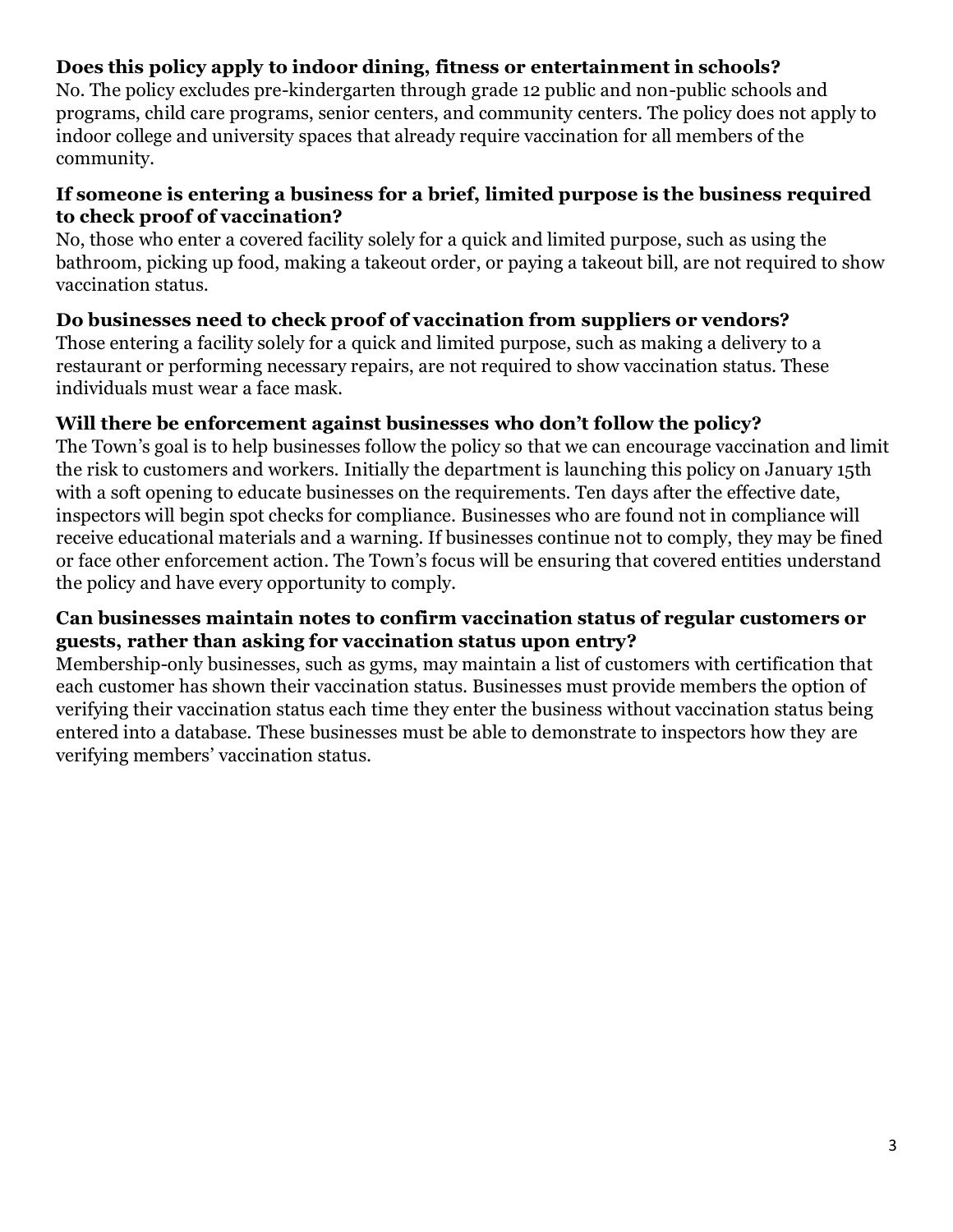#### **What if a customer states that they cannot be vaccinated for medical, disability, or other civil rights-related reasons?**

Covered businesses must require proof of vaccination. If a customer requests an accommodation due to a disability, medical condition, or another civil rights-related reason, businesses should not ask for documentation to support this request. Instead, businesses should engage in a cooperative dialogue, or a good faith discussion, to see if a reasonable accommodation is possible. Reasonable accommodations can take many forms. For example, an unvaccinated customer could order by phone and do a no-contact pick-up take-out order or participate in virtual programming.

A business does not have to provide such an accommodation if doing so would create a direct threat for other customers or employees of the business or impose an undue hardship on the business. Examples of accommodations that a business may decide is likely to pose a direct threat or an undue burden include allowing an unvaccinated customer to eat in the seating area of a restaurant, participate in a group exercise class, or participate in indoor, unmasked contact sports.

#### **Note that customers may also be entitled to reasonable accommodations for their religious beliefs.**

#### **How does this policy apply to multi-purpose facilities, such as libraries or community centers?**

Within multi-purpose facilities, certain portions of the establishment may be covered by the policy (indoor dining, fitness, or entertainment activities). Facilities may display signage at the entrance of these covered portions of the multi-purpose facility – for example, at the entrance to a hotel gym or pool, rather than the entrance to the hotel itself. Vaccination proof may be checked at the entrance to the facility, or at the entrance to the covered portion, according to the discretion of the facility.

# **Does this policy apply to hotels?**

Hotel guests using facilities covered by this policy (e.g. indoor dining, including restaurants, bars, and nightclubs; indoor fitness, including gyms and pools; and indoor entertainment, including function rooms) are required to show proof of vaccination, and hotel employees working in these facilities must be vaccinated. Areas that are for employees only and are not open to the public, such as employee cafeterias, are not covered by the order. The order does not cover in-room dining services that are not open to the public.

# **Are private events in hotels or venues covered under the policy?**

No, private events in covered premises that are not open to the public (e.g., wedding) are not required to follow this policy.

# **Are restaurant customers required to provide proof of vaccination for outdoor dining?**

Yes, this policy applies to both indoor and outdoor portions of food service establishments.

#### **Are restaurants with no seating that only offer take-out and delivery only, are exempt from the vaccine mandate?**

Yes, the policy does not apply to any food service establishment offering food or drink exclusively for off-premises consumption.